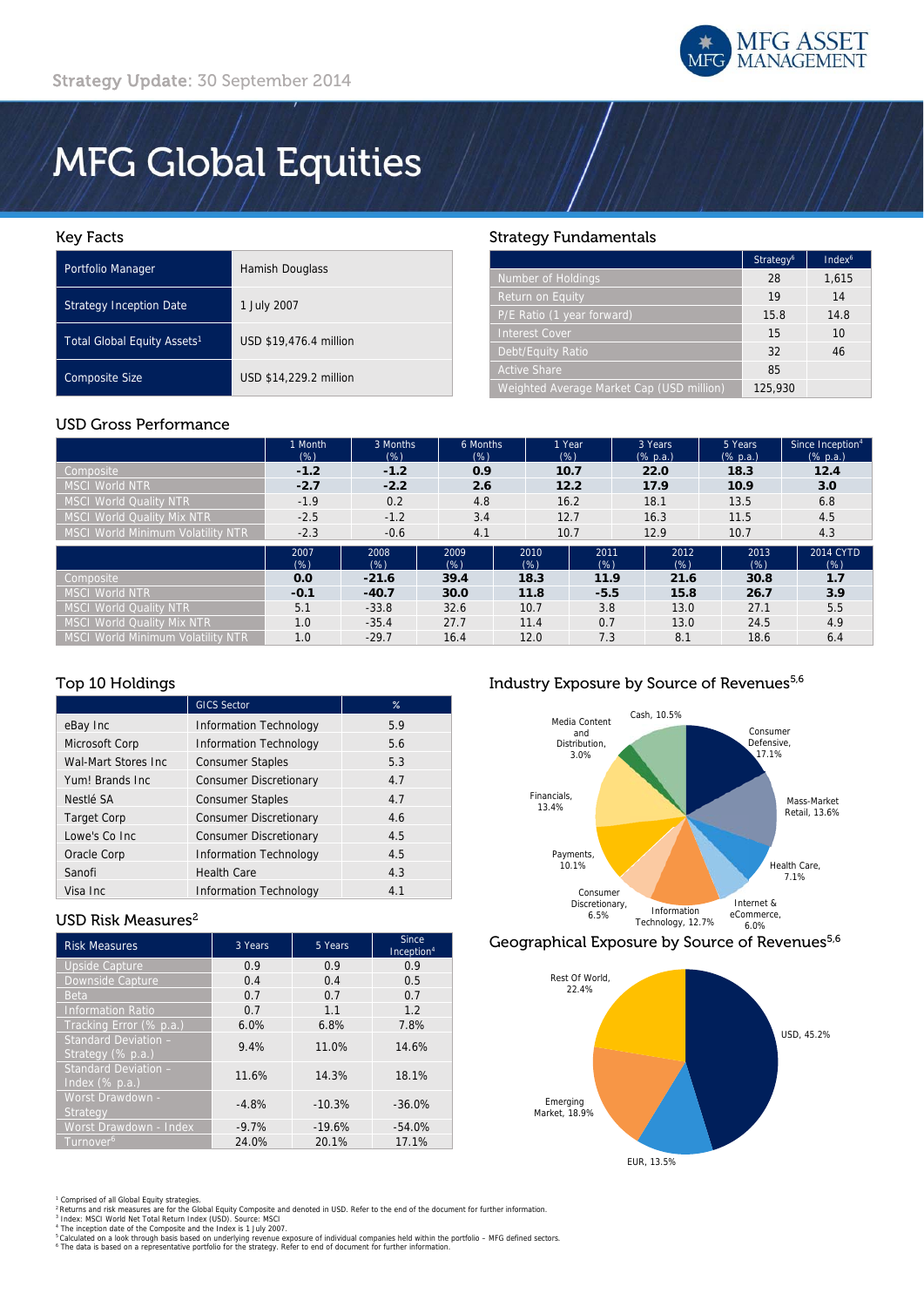### Market Commentary

The US Federal Reserve continued to taper its bond purchases during the third quarter of 2014, amid greater-than-anticipated improvement in the US labour market (and despite lingering concerns over stagnant wage growth). Meanwhile, Eurozone inflation slowed further. In response, the ECB has recently announced its intent to increase the size of its balance sheet by around €800bn through two mechanisms. Firstly, it will provide ultra-cheap funding to banks to then on-lend to the private sector and, secondly, it will purchase private sector securities. As the latter will be financed by money creation, it essentially amounts to small-scale Quantitative Easing.

There has been a massive compression in risk premia across multiple asset classes over the last 18 months. Within equity markets, one manifestation of this has been the underperformance of lower-volatility, high-quality stocks. We consider this a warning sign and believe there is an elevated probability of the risk compression unwinding over the next year or so, as investors focus on normalising US interest rates. As such, we continue to consider the unwinding of Quantitative Easing as the single most important factor that will impact markets and economies over the next few years.

Furthermore, it remains possible that China's economy could experience a significant slowdown as a combined result of market forces and the government's continuing efforts to address the structural oversupply inherent within its housing market. The rapid rate of credit expansion experienced by China in recent years, and its role in funding fixed asset investment and property developers, adds further risk to the situation.

#### Strategy Commentary

As at 30 September 2014, the Strategy consisted of 27 investments (compared to 28 investments at 30 June 2014). The top ten investments represented 48.2% of the Strategy at 30 September 2014, while they represented 51.2% at 30 June 2014.

During the period, Microsoft was among the Strategy's top contributors as the growth of its cloud products drove strong performance in its core enterprise business. eBay also performed well as it continued to recover from its data breach and provide solid operating metrics. The company also saw its shares jump on the last day of the quarter after announcing plans to spin off PayPal, its online payments business. Conversely, Tesco was the Strategy's largest detractor, as the company announced a change of CEO and also profit warnings for the current financial year. This was compounded by the company's subsequent announcement of an internal investigation into its own accounting practices, which remains an outstanding issue.

Performance elsewhere within the consumer sectors was mixed. Yum! Brands fell on health and safety concerns relating to one of its meat suppliers in China, while Adidas declined due to concerns over its exposure to Russia, weakness in its golf business and rising marketing costs. More positively, Lowe's did well as the recovery in US housing continued, while a number of the company's recent initiatives are also bearing fruit, including an increased focus on Pro and online sales, payroll investment, general expense discipline and assortment and pricing resets. Furthermore, the company's recent results benefited from a recovery in seasonal sales that were lost to bad weather earlier in the year. Likewise, Target made gains after nearer-term sales trends signalled improvement, while cost-optimisation initiatives gained traction. Additionally, insights from the new CEO on his views and likely initiatives have been well received.

We consider that there is an elevated probability that the massive compression in risk premia that has occurred across multiple asset classes over the last 18 months will unwind over the next 12 months or so, as the US Federal Reserve ends Quantitative Easing and investors focus on a normalisation of US interest rates. As a result, we made the decision to raise the Strategy's cash (US dollar) weighting to increase its defensiveness during the period. Within equity markets, one manifestation of the compression in risk premia has been the underperformance of lower-volatility, high-quality stocks and the outperformance of higher-beta stocks. We took this skew into account in determining which areas of the portfolio to liquidate in order to increase the cash exposure. As of the end of the period, this decision has been beneficial to the Strategy's performance.

The Strategy remains positioned to benefit from a strengthening US economy, along with normalisation of interest rates and capital market activity.

### Key Stock in Focus



Sanofi is the world's fifth-largest pharmaceutical company by market capitalization. In recent years, the company has passed through a major patent cliff that exposed 31% of its sales to generic competition. As these patents expired, management took the opportunity to reposition the business towards areas

that could provide stable and sustainable revenue and earnings growth. This involved increasing exposure to the emerging markets, diabetes solutions, vaccines, consumer health, animal health, the treatment of rare diseases and other innovative products. To date, these initiatives have led Sanofi to complete numerous acquisitions and in-licensing agreements. As a result, the company's revenue streams have become more diversified, while dependence on individual products has been reduced.

**Figure 1:** Sanofi Aventis sales by segment



Investment Case

We look for certain key features when picking healthcare stocks. First, a company's ability to sustain historic returns on invested capital which, in the case of pharma, is achieved by either leveraging a broadreaching sales force to launch new and competitive medicines at minimal incremental cost, or by<br>using scale to attract scale smaller biotech/pharma

companies as licensing partners. Second, we look for companies with high earnings visibility, low business risk and low economic sensitivity. This often means that the company has a broad portfolio of marketed products, combined with a deep pipeline of drugs in the later stage of clinical development that supports, but is not relied upon, as a key source of growth. Drug development is a hit or miss game and, as such, to rely on the pipeline for future growth reduces earnings visibility and increases risk. We believe Sanofi meets each of these criteria

Since emerging from a major patent cliff in September 2013, a number of one-off events hampered margin recovery and led to conservative management projections for 2014. While we had ultimately expected margins to improve as these one-offs cycled out or were resolved, we were somewhat surprised at the speed of the recovery during the second quarter of 2014. We expect margins will continue to improve in the second half of the year and into 2015, driven by product launches, productivity initiatives and positive product mix effect.

While earnings visibility has improved, the market remains somewhat cautious over the sustainability of the company's market-leading insulin franchise for diabetics, Lantus, given its upcoming patent expiry in 2015. There are three reasons why we believe these concerns are overdone. First, the company is preparing to release a reformulated product, which it plans to accompany with new, complementary combination drugs that generic producers will not initially be able to match. Second, franchises of this scale require significant sales and manufacturing capabilities that take time to build up and, thirdly, the operational track records of generic drug companies that have come in to compete with similar franchises post patent expiration are littered with delays (which could mean competition is slower to materialize than investors expect).

Outside of pharmaceuticals, Sanofi is the market leader in vaccines and companion animal health. It is because of these leading market positions that Sanofi is staying its course of a diversified asset base, despite the recent industry moves to divest underperforming or subscale businesses.

Unlike pharmaceuticals, the highly-concentrated vaccine market exhibits very low generic risk due to high barriers to entry. In this area, Sanofi is leading in the race to develop the first-ever vaccine for Dengue Fever (the second most widespread tropical disease after malaria). Following successful completion of a clinical trial, this vaccine could easily reach blockbuster status by the end of the decade, if it is accepted onto immunisation programs in Latin America and Asia. Animal health's benefit is that it is defensive; it has a longer lifecycle than pharma despite generic competition, the average age of compounds in its product portfolio exceeds 30 years.